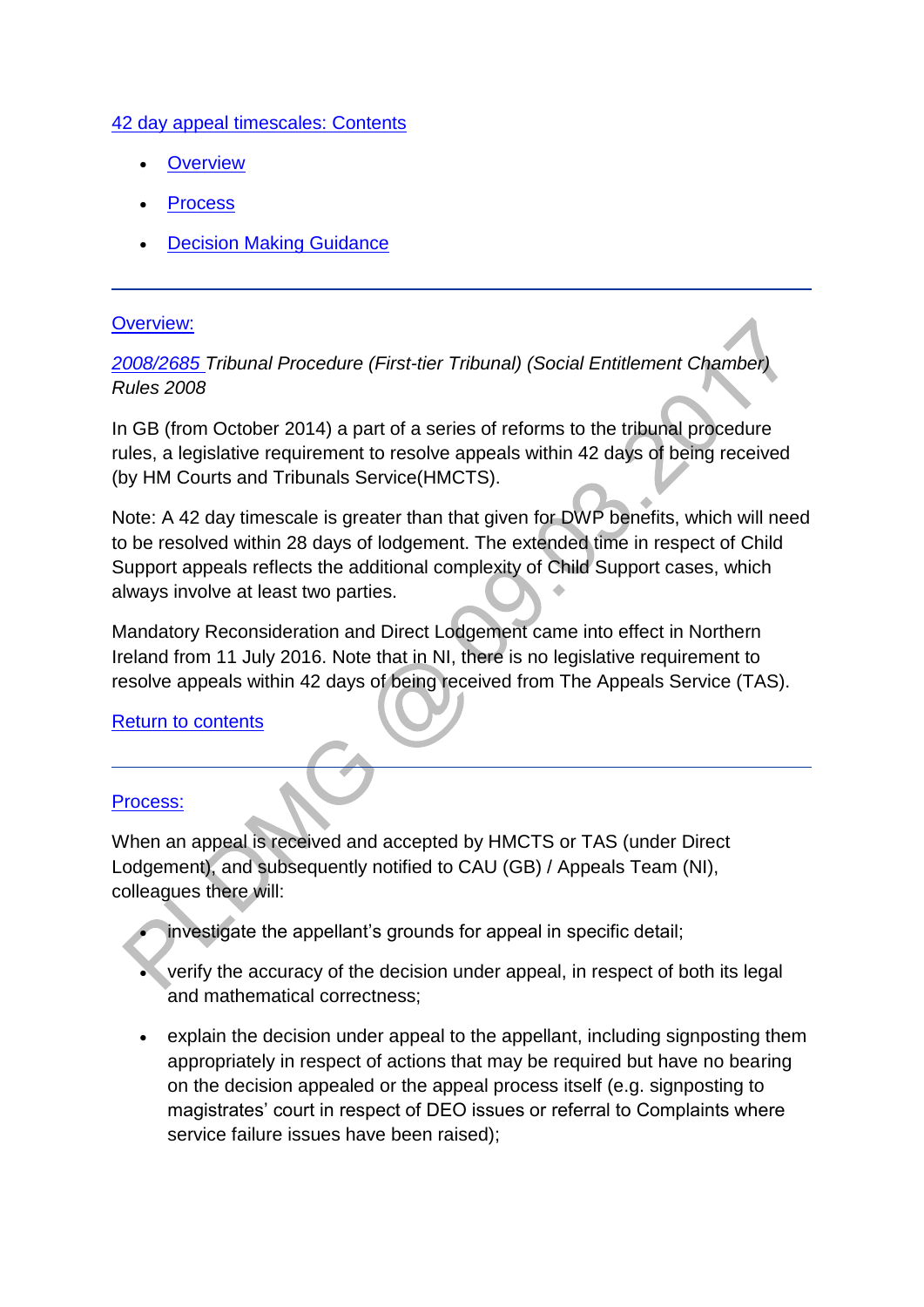- revise the decision if it is found to be inaccurate and a confident new decision can be made; and,
- prepare a written response for the tribunal, including a breakdown of the calculation of the decision under appeal and evidence of the information used to make that decision, where the appeal is to progress to an appeal hearing.

Note: It is the last two bullets that are subject to the 42 day timescale.

### Timescale extension

The timescale for resolving an appeal may be extended beyond 42 days if a request for an extension is approved by a judicial member. However, requesting such an extension should only be considered in highly exceptional circumstances unless:

- under Direct Lodgement, an appeal is received late by HMCTS or TAS and they are seeking the views of other parties to the case / casegroup as to whether the appeal should be accepted, but have yet to confirm to CAU (GB) or Appeals Team (NI) if the appeal is accepted; or,
- under Direct Lodgement, an appeal has been accepted as "duly made" but, after two weeks, there are outstanding confidentiality issues, where one or more of the parties to the appeal have failed to indicate whether or not they require their details to be edited from any written response.

Where CAU (GB) or Appeals Team (NI) are unable to proceed with issuing appeal papers, because it has not yet been established by HMCTS or TAS that one or more parties to the appeal require confidentiality editing, a request for an extension of time will be issued to HMCTS or TAS as a matter of course.

# [Return to contents](http://np-cmg-sharepoint.link2.gpn.gov.uk/sites/policy-law-and-decision-making-guidance/Pages/42-day-appeal-timescales.aspx#Contents)

# [Decision Making Guidance](http://np-cmg-sharepoint.link2.gpn.gov.uk/sites/policy-law-and-decision-making-guidance/Pages)

The legal and mathematical accuracy of the decision under appeal will be verified at CAU(GB) or Appeals Team (NI) .

Any errors found should be corrected, provided a confident decision can be made in respect of them. Where the effect of the correction of the decision results in a new decision that favours the appellant financially, the appeal will lapse and not progress to a hearing.

Where the effect of the correction of the decision results in a new decision that does not favour the appellant financially, the appeal will not lapse but continue as if it had been made against the decision as revised, with a legal response being drafted for an appeal hearing.